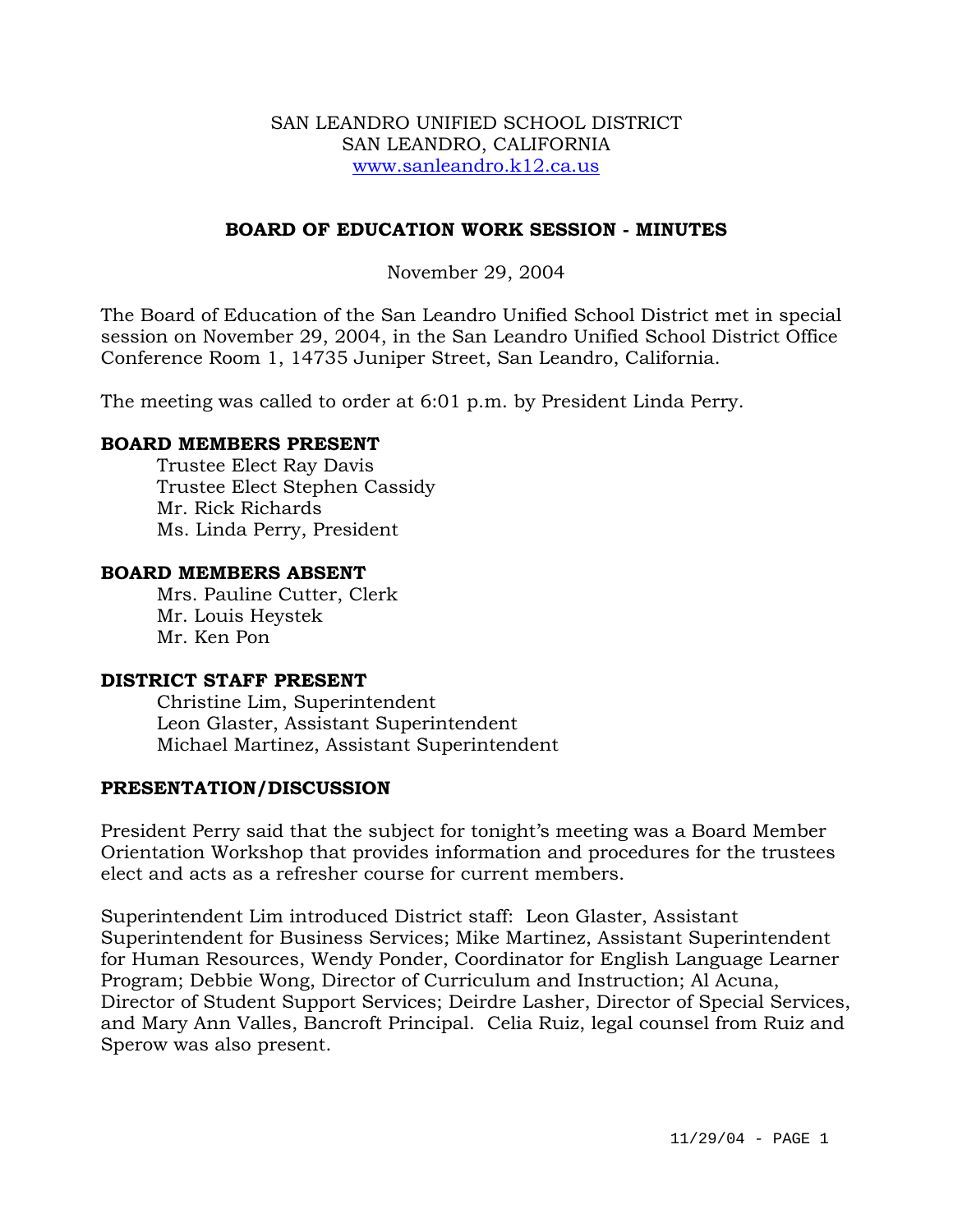Staff presented an overview of the 2004-2005 Board of Education Handbook that was distributed to all Board members which is a great resource filled with helpful information.

- Board of Education/Bylaws: Brown Act and Confidentiality Celia Ruiz gave an overview regarding the Brown Act and issues of confidentiality. Information included a handout from the Office of the Attorney General summarizing the Brown Act and the Alameda County School Trustee Association *Open Meeting Laws, Voting requirements, Minutes and Parliamentary Procedures*, dated November 18, 2004, from School and College Legal Services.
- Board of Education/Bylaws and District General Information Superintendent Lim highlighted the professional governance standards, Board committees, Board Policies, and Board-Superintendent Protocols and District General Information such as the District's mission, beliefs, and strategies, District's Focus on closing the achievement gap; District directory, organizational chart, Strategic Plan for 2004-2005, Cabinet's goals, and the Superintendents District newsletter, *Bridging Communications,* agenda planning schedule and Board meeting sample agenda.
- Human Resources

Highlights presented by Mr. Martinez, Assistant Superintendent of Human Resources, included the certificated evaluation forms, administrators' evaluation forms and standards, collective bargaining unit agreements, teacher demographics, credentialing, Induction Program/BTSA, No Child Left Behind; Scattergram, Certificated Comparable Study, Salary Schedules, Contract Administrative Grievances and substitute Teacher Handbook.

• Business Services and Facilities Program

Leon, Glaster, Assistant Superintendent for Business Services explained position control, staffing allocation and shared information regarding attendance. He highlighted recent laws and legislation that will impact the District such as the William's lawsuit, new AB 1200 legislation, AB825 Categorical Block Grants, SB311 K-13 Class Size Reduction, Workers' Compensation, P1 and P2 counts, employee benefits and the Technology Plan. He also shared the Measure A Monthly Updates and an example of the monthly board presentations.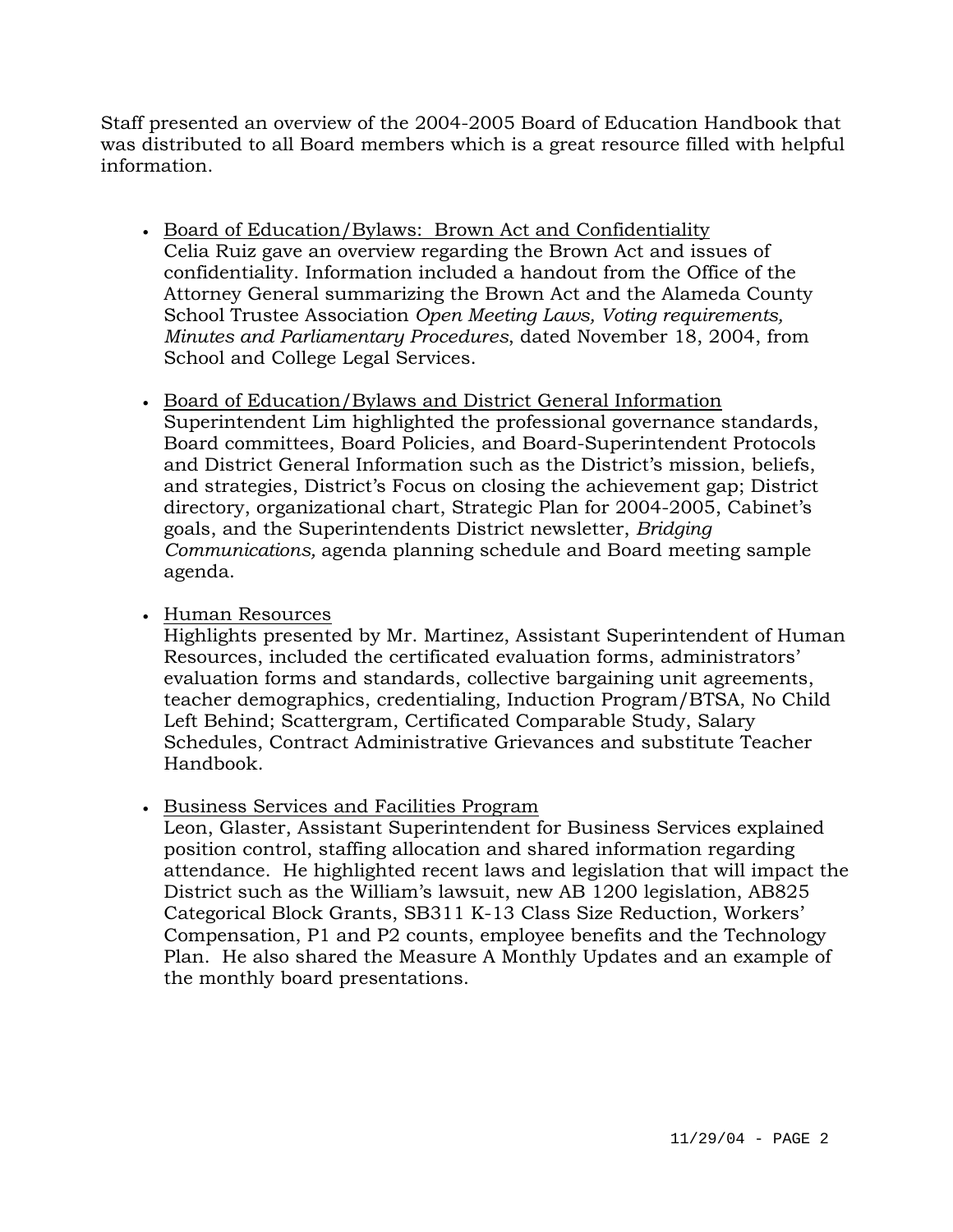# • Curriculum & Instruction

Debbie Wong, Director of Curriculum and Instruction explained that Educational Services is comprised of three departments: Curriculum and Instruction, Special Services and Students' Support Services. Debbie provided documentation explaining "What is Curriculum?", "What Underlines the "Written", "Taught", and "Tested" Curriculum?", and "What are the other programs and areas of responsibility in the Instructional Division?"

• Special Services

Deirdre Lasher, Director of Special Services summarized the major provision changes to the I.D.E.A. (Individuals with Disabilities Education Act) including legal timelines, referrals, assessment, IEP Team meeting, placement, other procedures, primary handicapping conditions and abbreviations and glossary. She shared information from their procedural manual giving an overview of the kinds of program options and descriptions Special Ed. offers, fiscal analysis, and a November 19, 2004 New York Times article regarding I.D.E.A. Reauthorized.

• Students' Support Services

Al Acuna, Director of Students' Support Services, explained that his department acts as an advisory to the site administrators, parents, and students, and the District. Highlights included suspension data/information, expulsions, suspension, stipulated, guide sheet for Administrative Panel Recommendations, Discipline Code/Appendix A, Parent Handbook, definition of excused/unexcused absences, and Emergency Chain of Command.

Mr. Cassidy asked for information regarding the verification process and what the responsibilities of the sites and District Office were to determine residency for the students. Mr. Acuna said that he would be glad to provide that information to him as well as all the Board members.

Mr. Davis asked for contact information for the Board members and who he would talk to regarding a tour of a school site. Superintendent Lim said she would be emailing Board contact information on December 7 and that he should talk to the principals at each site to schedule a tour.

Board member elect Stephen Cassidy thanked everyone for participating and spending a lot of time (after hour) preparing for the workshop.